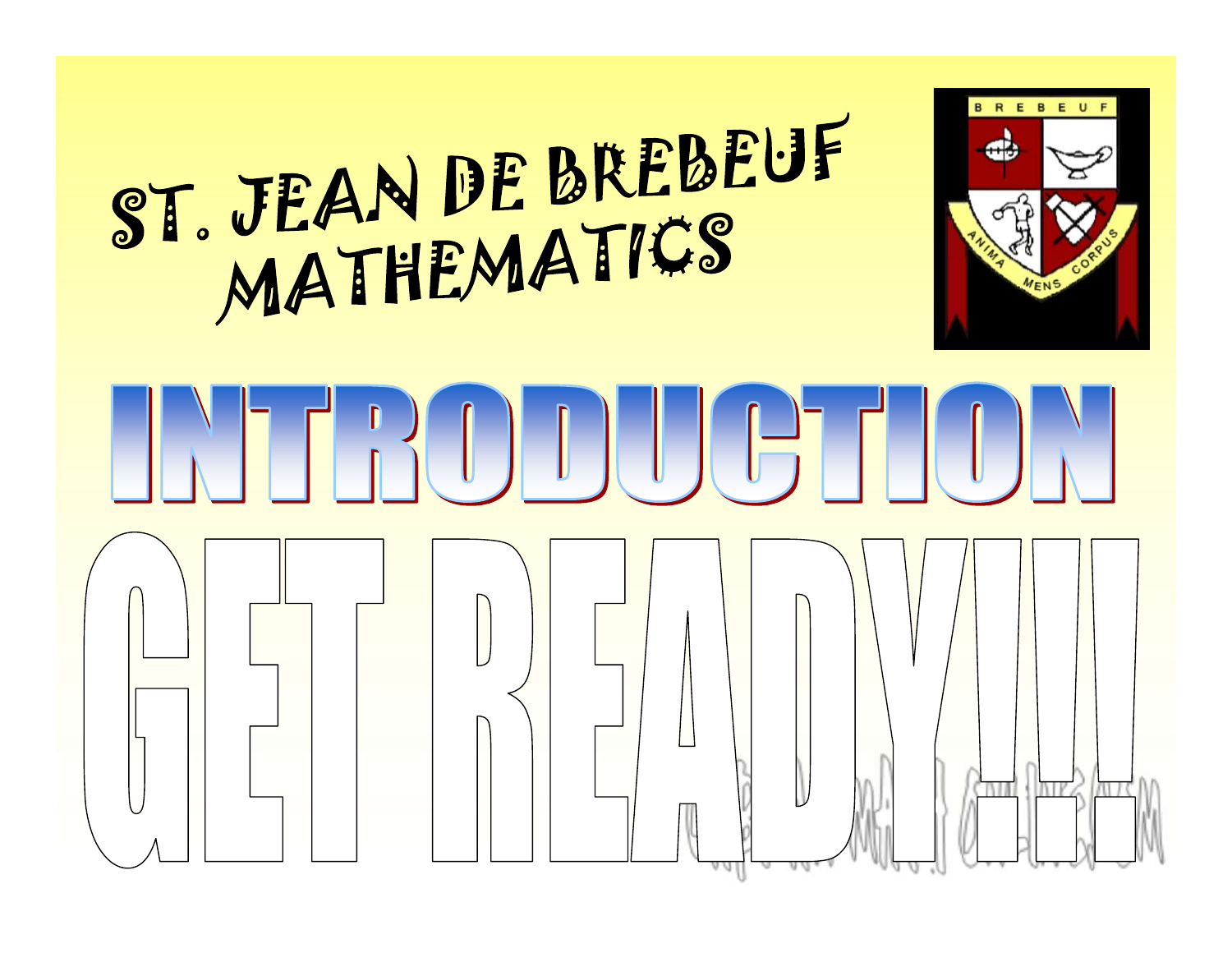#### HNI EXAMPLITET

#### GETTING TO KNOW YOUR CALCULATOR!



EXPONENT KEY  $\rightarrow$  Used to evaluate questions with exponents

EXAMPLE: Evaluate 2 4

Press "2"  $\rightarrow$  y<sup>x</sup>  $\rightarrow$  4  $\rightarrow$  "="

SQUARE ROOT

 $\rightarrow$  Used to calculate the square root of a number

Press " $\sqrt{\phantom{a}}$ "  $\rightarrow$  25  $\rightarrow$  "="  $\ln$   $\ln$  2  $\ln$  3  $\ln$ 

 $EXAMPLE:$  Evaluate $\sqrt{25}$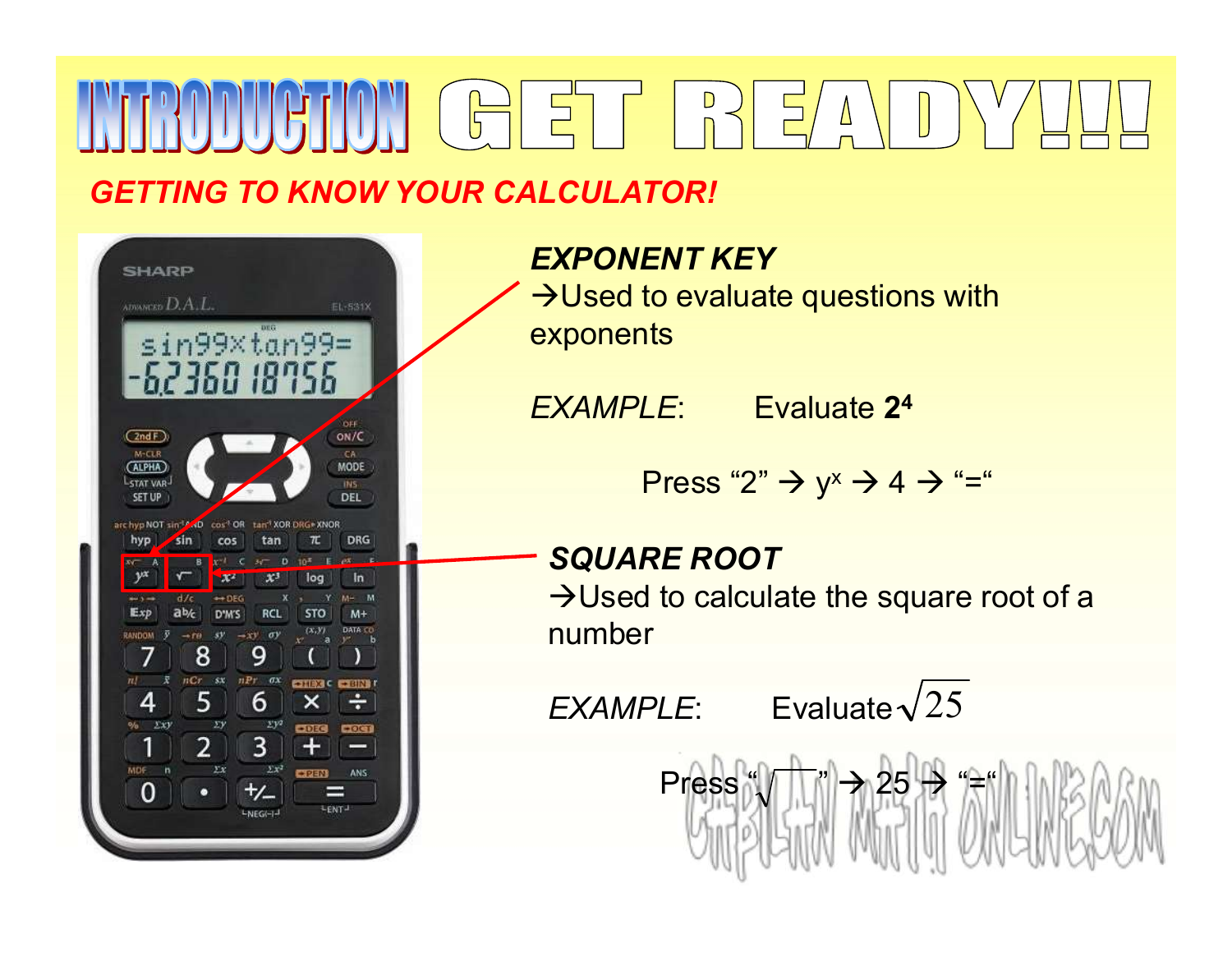#### HNTRODUCT

#### GETTING TO KNOW YOUR CALCULATOR!



SQUARE KEY

→ Used to square each number / raise a number by exponent 2

EXAMPLE: Evaluate 3<sup>2</sup> 2 and 2 and 2 and 2 and 2 and 2 and 2 and 2 and 2 and 2 and 2 and 2 and 2 and 2 and 2 and 2 and 2 and 2 and 2

Press "3"  $\rightarrow x^2 \rightarrow 2 \rightarrow$  "="

INTEGER KEY

 $\rightarrow$  Used to change a positive number to a negative integer

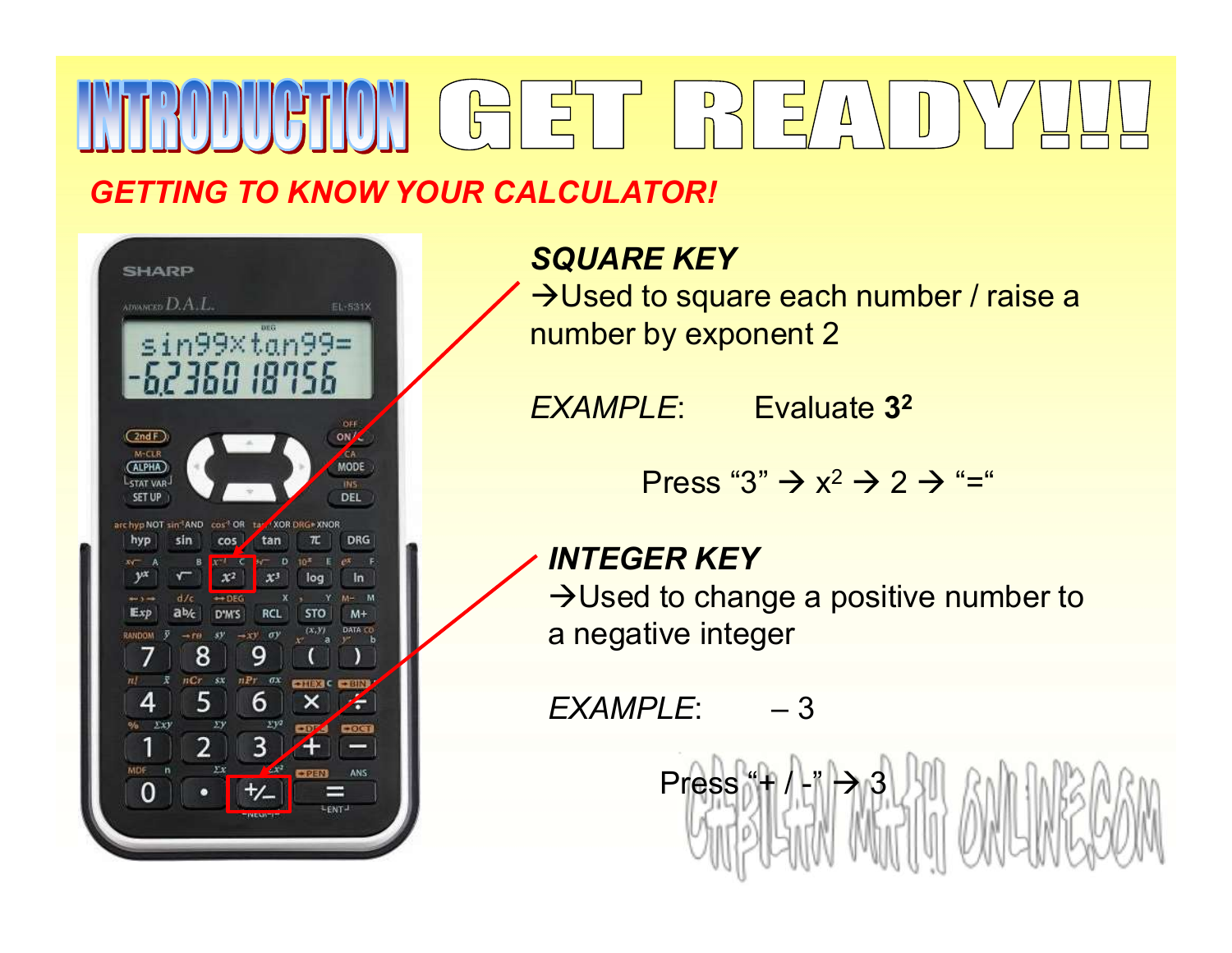#### HNTRODUCTI  $\mathsf D$

#### GETTING TO KNOW YOUR CALCULATOR!



#### **BRACKETS**

→ Used to put brackets around numbers (comes in handy when using BEDMAS)

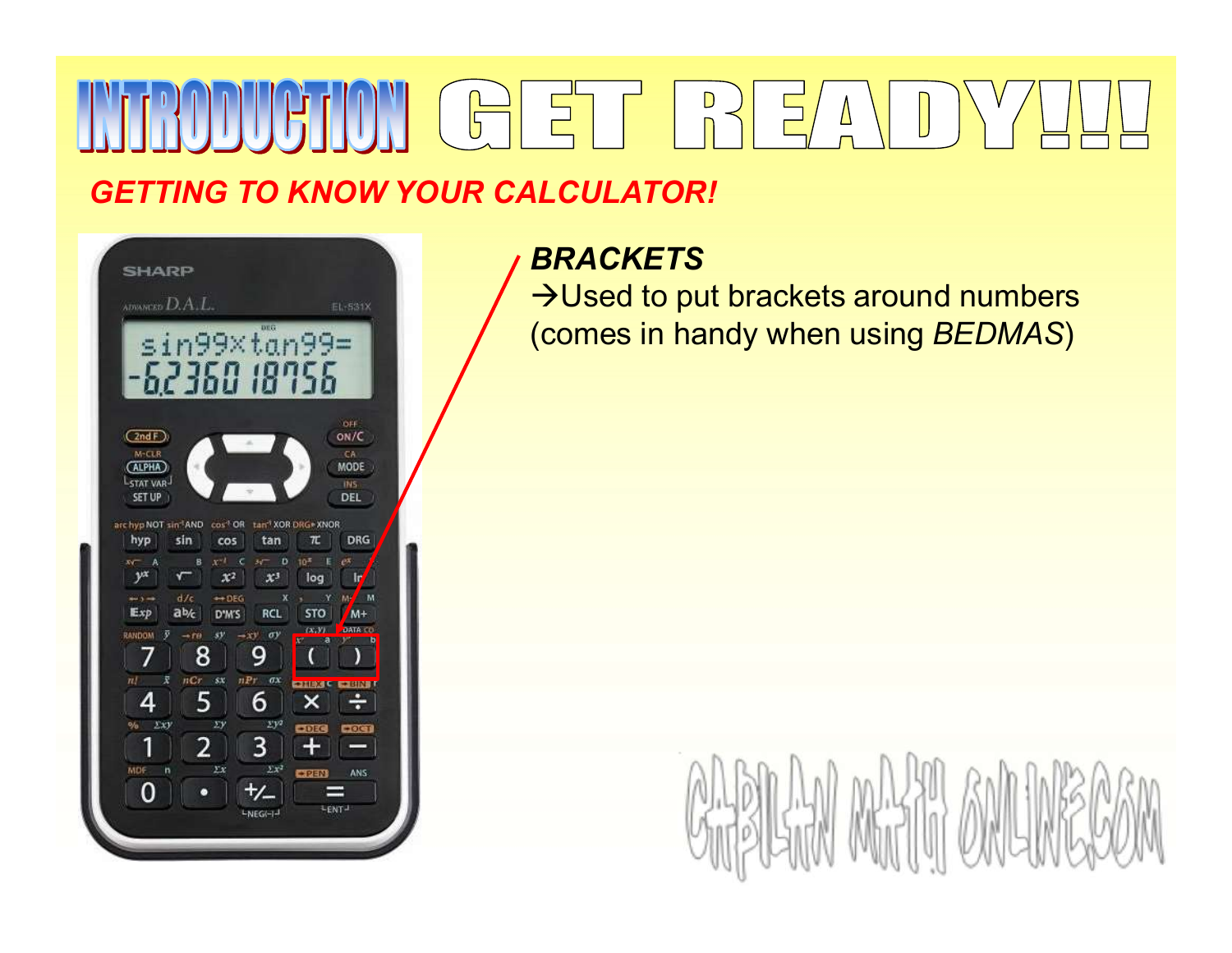# **EXAMPLE** Solving for 'x'<br>
(a)  $x_{1}^{1} = 5$  (b)  $2x = 18$  (c)  $x^2 = 25$ <br>  $x = 5 - 1$   $x = 4$   $x = 9$   $x = 9$   $x = 2$  $L = \text{Solving for 'x'}\n\begin{array}{c}\n\text{C.} & \text{D.} & \text{E.} \\
\hline\n\text{E.} & \text{Solving for 'x'} \\
\text{x=1} & \text{A.} \\
\text{x=2} & \text{x=3} \\
\hline\n\text{Divide both}\n\end{array}$  $\begin{array}{c|c|c|c} \hline \text{S} & \text{S} & \text{A} & \text{D} & \text{A} \\ \hline \end{array}$ <br>  $\begin{array}{c|c|c} \text{X'} & \text{X'} & \text{X''} & \text{X''} & \text{X''} \\ \hline \text{X} & \text{S} & \text{A} & \text{A} & \text{A} \\ \hline \text{X} & \text{S} & \text{A} & \text{A} & \text{A} \\ \hline \text{Divide both} & \text{X'} & \text{X''} & \text{X''} & \text{A} \\ \hline \text{Sides by the co-} & \$

**EXAMPLE** Solving for 'x'

 $\begin{array}{c} x = 5 - 1 \\ x = 4 \end{array}$ 

| <u>a Tan</u> |  | <u>(b</u> |
|--------------|--|-----------|
|              |  |           |
|              |  |           |
|              |  |           |
|              |  |           |

$$
\frac{2x}{2} = \frac{18}{2}
$$
  
x = 9

Solving for 'x'<br>  $\frac{-11}{1} = 5$  (b)  $\frac{2x}{2} = \frac{18}{2}$ <br>  $\frac{15 - 1}{1} = \frac{4}{1}$ <br>  $\frac{10 \text{ i} \text{ (b)}}{\text{ (c)}} = \frac{5 - 1}{1}$ <br>  $\frac{10 \text{ i} \text{ (c)}}{\text{ (d)}} = \frac{11}{1} + 5$ <br>  $\frac{11}{1} = 11 + 5$ sides by the coefficient!

25 <sup>2</sup> x x 5 root of both

Take the square sides!



$$
x^2 = 16
$$

$$
\sqrt{x^2} = \sqrt{16}
$$

$$
x = 4
$$

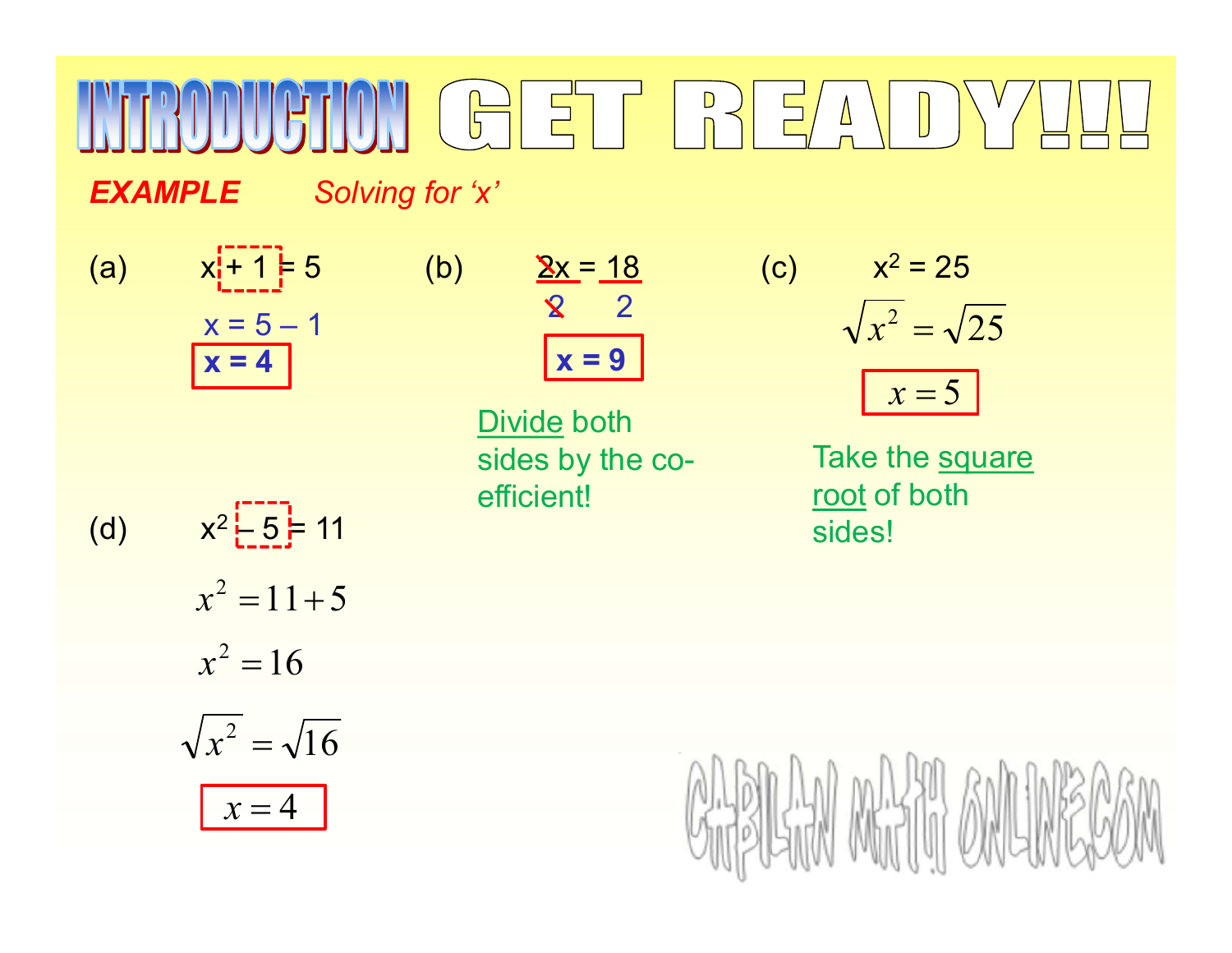#### HNIRODU CI D

**EXAMPLE** Pythagorean Theorem

The Pythagorean Theorem is a formula used to solve for the length of any side in a right angle triangle

FORMULA

 $c^2 = a^2 + b^2$ 

where 'c' represents the *hypotenuse* 



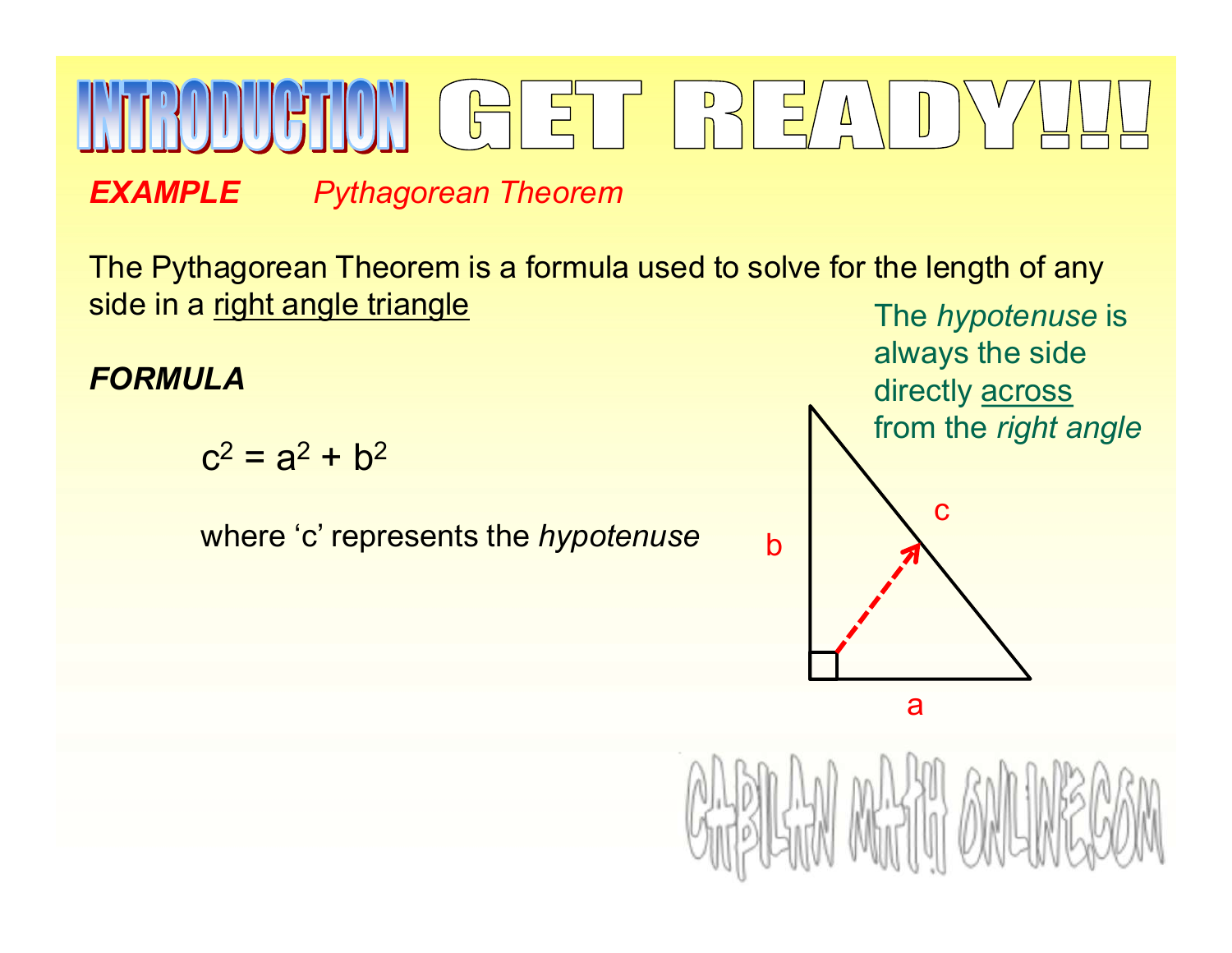**EXAMPLE** Pythagorean Theorem

Solve for the length of the unknown side. Use the formula  $c^2 = a^2 + b^2$ 

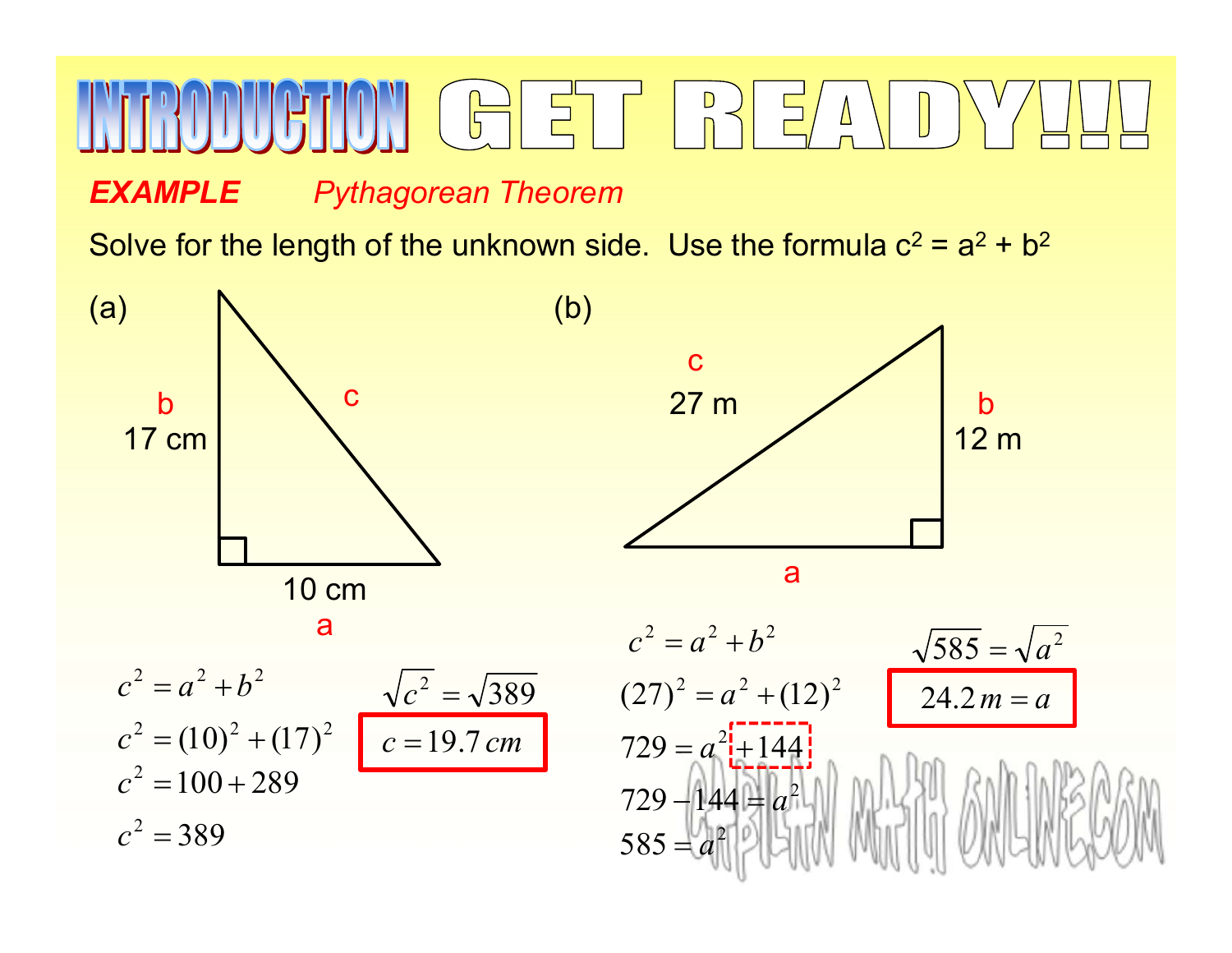# **EXAMPLE** Solving Proportions<br>
Solve for 'x'<br>
(a)  $\frac{x}{5} \times \frac{12}{3}$  \* Cross-<br>
(b)  $\frac{-2}{10} \times \frac{3}{x}$

**EXAMPLE** Solving Proportions

Solve for 'x'



 $\sqrt{3}x = 60$ 

 $x = 20$ 

\* Crossmultiply

\* Divide both sides by the coefficient

$$
\frac{x}{5} \times \frac{12}{3}
$$
  
multiply  

$$
\frac{3x}{10} \times \frac{3}{x}
$$
  

$$
\frac{3x}{10} = \frac{60}{x}
$$
  

$$
\frac{3x}{10} = \frac{30}{x}
$$
  

$$
\frac{3x}{10} = \frac{30}{x}
$$
  

$$
\frac{3x}{10} = \frac{30}{x}
$$
  

$$
\frac{3x}{10} = \frac{30}{x}
$$
  

$$
\frac{3x}{10} = \frac{30}{x}
$$
  

$$
\frac{3x}{10} = \frac{30}{x} = \frac{30}{15}
$$